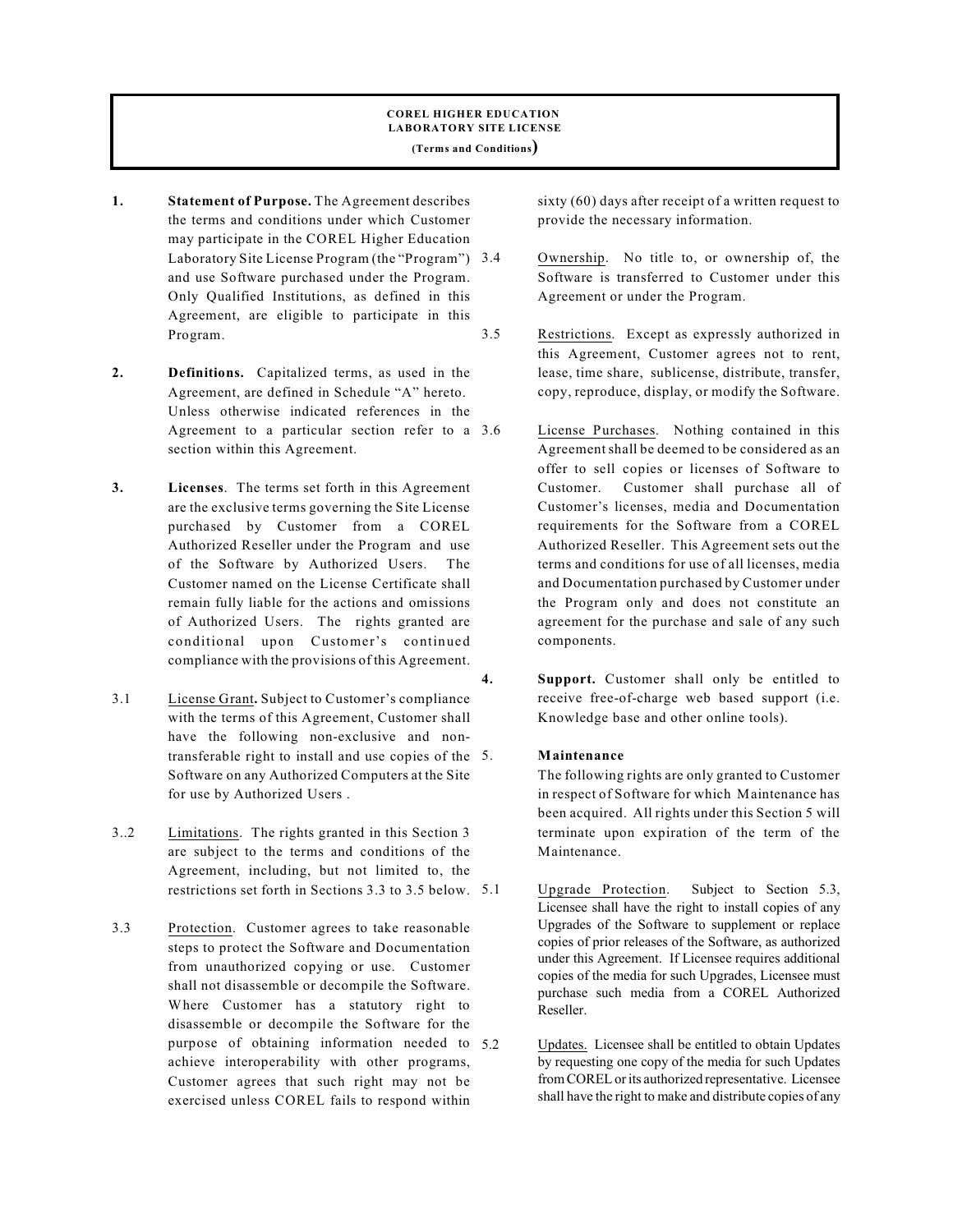such Updates of the Software to supplement or replace, as the Update requires, copies of prior releases of the  $7.4$ Software, up to the number of Desktops authorized under Licensee's License. Licensee shall be entitled to purchase additional copies of the media for such Updates from COREL or its authorized representative.

- 5.3 Availability. Nothing in this Agreement shall be construed to warrant or imply that Upgrades and/or 8. Updates will be produced for any product or, if so produced, when such Upgrades and/or Updates will be made commercially available.
- **6. Audit Rights.** A maximum of once per Annual Period or more frequently if COREL has reason to believe that Customer is not in compliance with the licensing provisions of this Agreement, COREL may, at its own expense and upon not less than forty-eight (48) hours prior written notice, audit Customer's use of the Software. Customer shall provide reasonable access and assistance to COREL, its agents or representatives, to permit such an audit to be conducted effectively. If the audit shows that Customer's actual use exceeds the license acquired, Customer shall immediately purchase, from a COREL Authorized Reseller, sufficient licenses to support its actual use. If Customer has understated its use by more than five percent (5%) or if Customer has permitted use by non-Authorized Users, Customer shall pay the reasonable expenses of the audit. Customer shall maintain adequate records evidencing its use and licensing of the Software during the terms of this Agreement and until two years after termination or expiration hereof.

## **7. Term and Termination.**

- 7.1 Term. The term of this Agreement is perpetual subject to the provisions of Section 6.2 below.
- 7.2 Termination. The Agreement shall terminate on the thirtieth (30th) day after COREL gives Customer written notice of breach by Customer of any material term or condition of this Agreement unless the breach is cured before that day.
- 7.3 Effect of Termination or Expiration. Upon termination or expiration of this Agreement, Customer's rights under this Agreement shall immediately expire. Customer shall de-install, and shall certify to COREL that it has deinstalled, all copies of the Software.
- Remedies. Nothing in this Agreement is intended to waive or limit any remedy available to COREL at law or in equity, including without limitation any remedy available under International copyright laws.
	- 8. Limited Warranty/Liability Limitation. THE SOFTWARE IS LICENSED BY COREL TO CUSTOMER ON AN "AS IS" BASIS. IF CUSTOMER PURCHASES DEFECTIVE MEDIA OR DOCUMENTATION RELATING TO THE SOFTWARE, CUSTOMER MAY RETURN THEM TO COREL WITHIN NINETY (90) DAYS OF THE DATE OF PURCHASE, AND THEY WILL BE REPLACED AT NO CHARGE. THESE WARRANTIES ARE IN LIEU OF ANY OTHER WARRANTIES, EXPRESS OR IMPLIED, WRITTEN OR ORAL, ARISING BY STATUTE, OPERATION OF LAW, COURSE OF DEALING, USAGE OF TRADE OR OTHERWISE, INCLUDING THE IMPLIED WARRANTIES OF MERCHANTABILITY, SATISFACTORY QUALITY, MERCHANTABLE QUALITY AND FITNESS FOR A PARTICULAR PURPOSE. IN NO EVENT WILL COREL OR ITS LICENSORS BE LIABLE TO CUSTOMER FOR DAMAGES INCLUDING ANY LOSS OF PROFITS, LOST SAVINGS, OR OTHER INCIDENTAL OR CONSEQUENTIAL DAMAGES ARISING OUT OF CUSTOMER'S USE OF OR INABILITY TO USE THE SOFTWARE, EVEN IF COREL, ITS LICENSORS OR AN AUTHORIZED COREL RESELLER HAS BEEN ADVISED OF THE POSSIBILITY OF SUCH DAMAGES OR SUCH DAMAGES ARE FORESEEABLE.

# **9. U.S. Government Rights.**

9.1 U.S. GOVERNMENT RIGHTS. The Software under this Agreement is "commercial computer software" as that term is described in 48 C.F.R.  $252.227 - 7014(a)(1)$ . If acquired by or on behalf of a civilian agency, the U.S. Government acquires this commercial computer software and/or commercial computer software documentation subject to the terms of this Agreement as specified in 48 C.F.R. 12.212 (Computer Software) and 12.211 (Technical Data) of the Federal Acquisition Regulations ("FAR") and its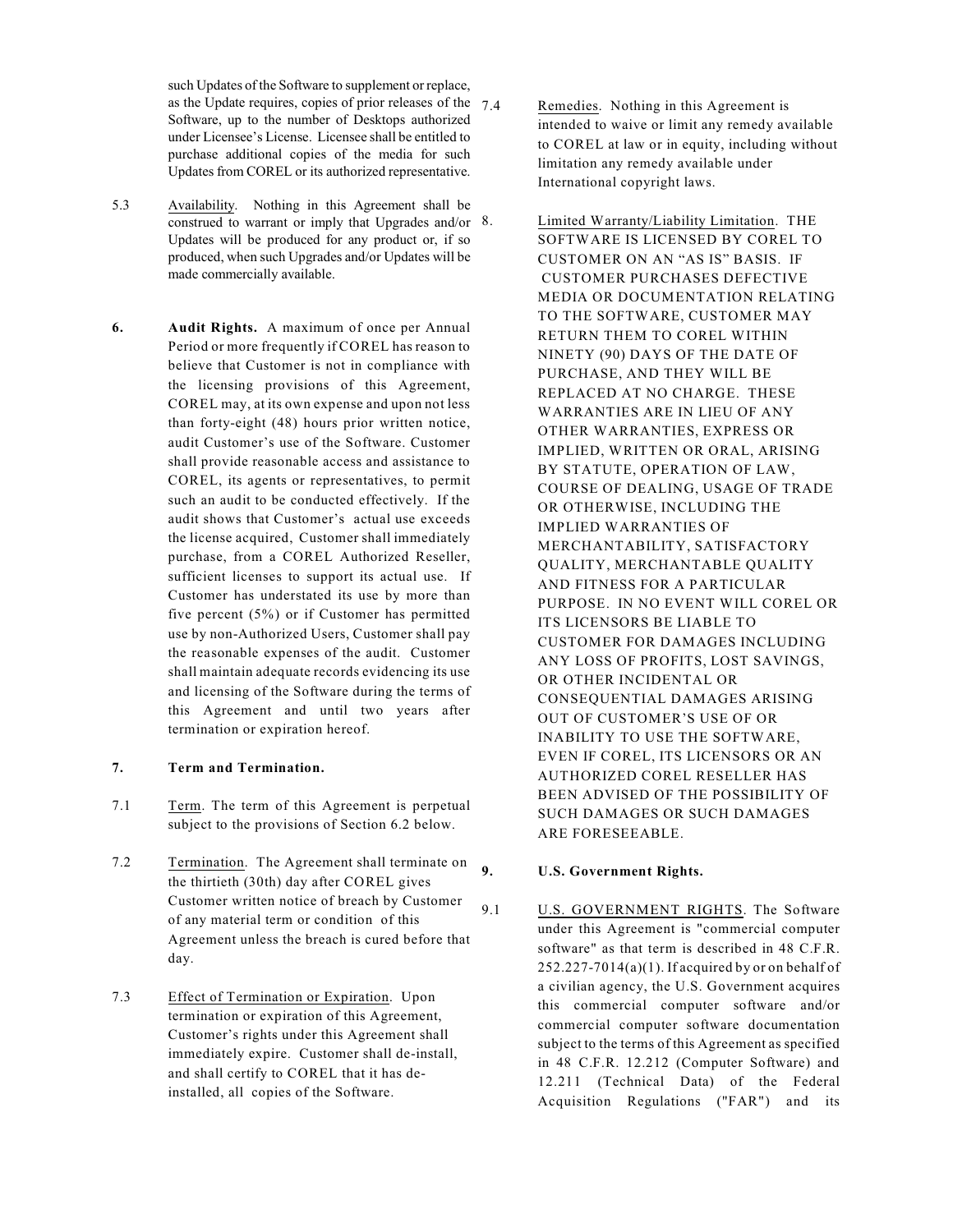successors. If acquired by or on behalf of any agency within the Department of Defense ("DOD"), the U.S. Government acquires this commercial computer software and/or commercial computer software documentation subject to the terms of this Agreement as specified in 48 C.F.R. 227.7202 of the DOD FAR Supplement ( " D F A R " ) a n d its su c c e sso r s. **The contractor/manufacturer is Corel Corporation, 1600 Carling Ave., Ottawa, Ontario, Canada, K1Z 8R7.**

# **10. Miscellaneous**

- 10.1 Modifications/Amendments. Except as specifically provided for herein, all modifications require a mutual written agreement signed by authorized signing officers both parties.
- 10.2 Superseding Agreement. This Agreement is the entire agreement between the parties with respect to its subject matter, and supersedes any prior agreement between the parties, whether written or oral. During the term hereof, this Agreement shall govern Customer's use of all Software acquired and/or used under the Program.
- 10.3 Governing Law. This Agreement shall be governed by the laws of the State of Delaware. Customer hereby consents and attorns to the jurisdiction of the courts of such state. Each party waives any right, and agrees not to apply to have any disputes under this Agreement tried or otherwise determined by a jury, except where

required by law.

- Severability. The inability to enforce any provision hereof shall not affect the right to enforce any other provisions; provided, however, that if any material element of this Agreement is found to be unenforceable, this Agreement may be terminated by the party attempting to enforce such element.
- 10.5 Binding Effect/Assignment. This Agreement is binding upon the parties' respective representative, successors, and assigns; however, Customer shall not assign this Agreement without the prior written consent of COREL. COREL shall be entitled to assign this Agreement at any time.
- 10.6 Survival. The provisions of Sections 6.3, 8, and 9 shall survive termination or expiration of this Agreement.
	- Language. The original of this Agreement has been written in English and Customer waives any right it may have under the laws of Customer's territory to have this Agreement written in any other language. Customer represents that it has the ability to read and write in English and has read and understands this Agreement. If this Agreement is translated into a language other than English, the English version and interpretation shall govern and prevail. All communications between the parties hereunder shall be in English.

## **SCHEDULE "A"**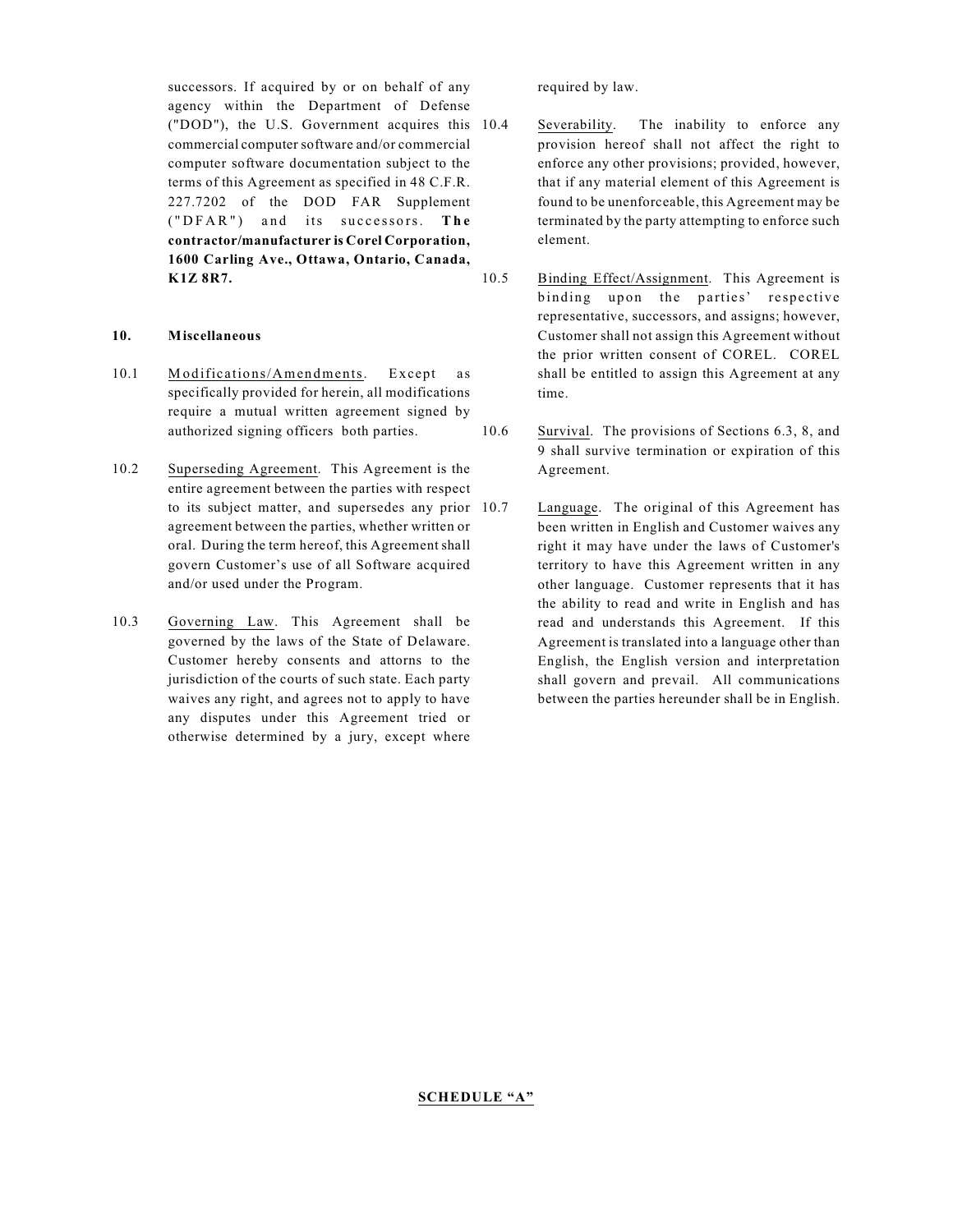#### **Definitions**

The following definitions shall apply to this Agreement:

Authorized Computer means any computer which is controlled by the Customer.

Authorized User. means any Student, Teacher, staff or faculty member of the Customer.

Agreement. means this agreement and any schedules attached hereto.

Corel Authorized Reseller. means any reseller approved by COREL to sell Software under this Program as communicated from time to time by COREL to Customer.

Customer. means, the Qualified Institution or department, faculty or distinct organizational unit of any Qualified Institution who has the legal capacity and authority to enter into this Agreement and in whose name the Certificate for the Site License is issued.

Documentation. means the end user manuals in hard copy and/or electronic format relating to the Software and provided with the standard, retail, shrinkwrap versions of the Software.

Qualified Institution. means a university, technical college or other public or private accredited institution providing higher education whose sole purpose is to provide educational instruction. The institution must be accredited by an association recognized by its County's/State's/ Province's ministry or department of education and which is located in the United States of America or Canada.

Site means a distinct physical computer laboratory contained within one room at a location controlled by the Customer as specified on the License Certificate issued by COREL.

Software. means (collectively or individually, as the context requires) the COREL software product or products licensed under this Site License, as updated by COREL from time to time, together with any Documentation, Updates and/or Upgrades licensed by Customer under this Agreement.

Student. means any individual registered as a part time or full time student with the Customer.